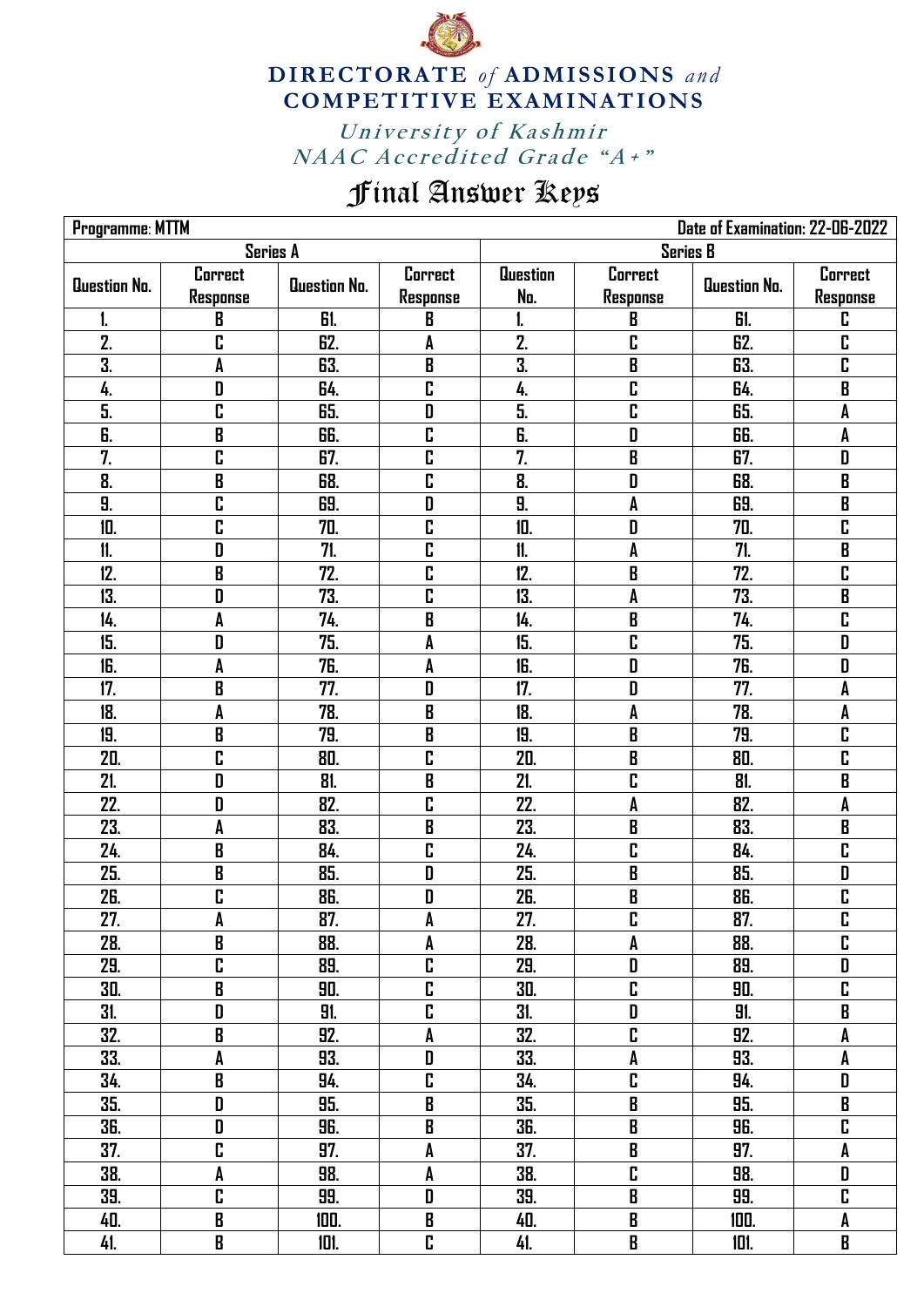| 42.          | $\pmb B$                                  | 102.         | A                                         | 42.                       | B                                         | 102.         | A                       |
|--------------|-------------------------------------------|--------------|-------------------------------------------|---------------------------|-------------------------------------------|--------------|-------------------------|
| 43.          | C                                         | 103.         | D                                         | 43.                       | C                                         | 103.         | D                       |
| 44.          | B                                         | 104.         | C                                         | 44.                       | A                                         | 104.         | B                       |
| 45.          | B                                         | 105.         | A                                         | 45.                       | A                                         | 105.         | C                       |
| 46.          | $\pmb B$                                  | 106.         | $\boldsymbol{\mathsf{B}}$                 | 46.                       | C                                         | 106.         | C                       |
| 47.          | B                                         | 107.         | A                                         | 47.                       | B                                         | 107.         | $\overline{\mathbf{r}}$ |
| 48.          | C                                         | 108.         | D                                         | 48.                       | B                                         | 108.         | B                       |
| 49.          | A                                         | 109.         | B                                         | 49.                       | D                                         | 109.         | A                       |
| 50.          | A                                         | 110.         | C                                         | 50.                       | C                                         | 110.         | B                       |
| 51.          | C                                         | 111.         | C                                         | 51.                       | B                                         | 111.         | A                       |
| 52.          | B                                         | 112.         | C                                         | 52.                       | D                                         | 112.         | $\overline{\mathbf{B}}$ |
| 53.          | B                                         | 113.         | B                                         | 53.                       | C                                         | 113.         | D                       |
| 54.          | D                                         | 114.         | A                                         | 54.                       | A                                         | 114.         | A                       |
| 55.          | C                                         | 115.         | B                                         | 55.                       | B                                         | 115.         | D                       |
| 56.          | $\pmb B$                                  | 116.         | A                                         | 56.                       | D                                         | 116.         | C                       |
| 57.          | D                                         | 117.         | $\overline{B}$                            | 57.                       | B                                         | 117.         | A                       |
| 58.          | $\overline{\mathbf{c}}$                   | 118.         | D                                         | 58.                       | A                                         | 118.         | $\overline{\mathsf{D}}$ |
| 59.          | A                                         | 119.         | A                                         | 59.                       | B                                         | 119.         | C                       |
| 60.          | $\mathbf B$                               | 120.         | D                                         | 60.                       | D                                         | 120.         | B                       |
|              |                                           |              |                                           |                           |                                           |              |                         |
|              | <b>Series C</b>                           |              |                                           |                           | <b>Series D</b>                           |              |                         |
|              | Correct                                   |              | <b>Correct</b>                            | <b>Question</b>           | Correct                                   |              | Correct                 |
| Question No. | Response                                  | Question No. | Response                                  | No.                       | <b>Response</b>                           | Question No. | <b>Response</b>         |
| ı.           | D                                         | 61.          | B                                         | 1.                        | C                                         | 61.          | D                       |
| 2.           | D                                         | 62.          | C                                         | 2.                        | A                                         | 62.          | A                       |
| 3.           | A                                         | 63.          | $\boldsymbol{\mathsf{B}}$                 | $\overline{\mathbf{3}}$ . | B                                         | 63.          | A                       |
| 4.           | $\pmb B$                                  | 64.          | $\overline{\mathbf{c}}$                   | 4.                        | C                                         | 64.          | $\overline{\mathbf{r}}$ |
| 5.           | B                                         | 65.          | D                                         | $\overline{5}$ .          | B                                         | 65.          | C                       |
| 6.           | C                                         | 66.          | D                                         | 6.                        | B                                         | 66.          | B                       |
| 7.           | A                                         | 67.          | A                                         | 7.                        | C                                         | 67.          | A                       |
| 8.           | B                                         | 68.          | A                                         | 8.                        | A                                         | 68.          | B                       |
| 9.           | C                                         | 69.          | C                                         | 9.                        | D                                         | 69.          | C                       |
| 10.          | $\overline{\mathbf{B}}$                   | 70.          | $\overline{\mathbf{r}}$                   | 10.                       | $\overline{\mathbf{r}}$                   | 70.          | D                       |
| 11.          | $\, {\bf B} \,$                           | 71.          | $\pmb B$                                  | 11.                       | $\pmb B$                                  | 71.          | C                       |
| 12.          | C                                         | 72.          | $\pmb{\mathsf{A}}$                        | 12.                       | $\overline{\mathbf{r}}$                   | 72.          | $\overline{\mathbf{r}}$ |
| 13.          | A                                         | 73.          | $\pmb B$                                  | 13.                       | $\pmb B$                                  | 73.          | $\overline{\mathbf{r}}$ |
| 14.          | D                                         | 74.          | $\mathbf{r}$                              | 14.                       | $\overline{\mathbf{r}}$                   | 74.          | D                       |
| 15.          | $\overline{\mathbf{c}}$                   | 75.          | $\begin{array}{c} \textbf{D} \end{array}$ | 15.                       | C                                         | 75.          | $\overline{\mathbf{r}}$ |
| 16.          | $\overline{\mathbf{B}}$                   | 76.          | $\overline{\mathbf{r}}$                   | 16.                       | $\begin{array}{c} \textbf{D} \end{array}$ | 76.          | $\overline{\mathbf{r}}$ |
| 17.          | C                                         | 77.          | $\overline{\mathbf{r}}$                   | 17.                       | $\overline{\mathbf{B}}$                   | 77.          | $\overline{\mathbf{c}}$ |
| 18.          | B                                         | 78.          | C                                         | 18.                       | D                                         | 78.          | C                       |
| 19.          | C                                         | 79.          | D                                         | 19.                       | A                                         | 79.          | B                       |
| 20.          | C                                         | 80.          | $\mathbf{r}$                              | 20.                       | $\pmb{\mathsf{D}}$                        | 80.          | $\pmb{\mathsf{A}}$      |
| 21.          | D                                         | 81.          | C                                         | 21.                       | A                                         | 81.          | A                       |
| 22.          | $\overline{\mathbf{B}}$                   | 82.          | $\overline{\mathbf{r}}$                   | 22.                       | $\overline{\mathbf{B}}$                   | 82.          | $\overline{\mathbf{D}}$ |
| 23.          | D                                         | 83.          | $\mathbf{r}$                              | 23.                       | A                                         | 83.          | $\, {\bf B}$            |
| 24.          | A                                         | 84.          | $\pmb B$                                  | 24.                       | $\pmb B$                                  | 84.          | $\, {\bf B}$            |
| 25.          | $\begin{array}{c} \textbf{D} \end{array}$ | 85.          | $\pmb{\mathsf{A}}$                        | 25.                       | C                                         | 85.          | $\overline{\mathbf{r}}$ |
| 26.          | A                                         | 86.          | A                                         | 26.                       | $\begin{array}{c} \textbf{D} \end{array}$ | 86.          | B                       |
| 27.          | $\pmb B$                                  | 87.          | $\begin{array}{c} \textbf{D} \end{array}$ | 27.                       | D                                         | 87.          | C                       |
| 28.          | A                                         | 88.          | $\, {\bf B}$                              | 28.                       | $\pmb{\mathsf{A}}$                        | 88.          | B                       |
| 29.          | $\, {\bf B}$                              | 89.          | $\pmb B$                                  | 29.                       | $\pmb B$                                  | 89.          | C                       |
|              | C                                         |              | C                                         |                           | $\pmb B$                                  |              |                         |
| 30.          |                                           | 90.          |                                           | 30.                       |                                           | 90.          | D                       |